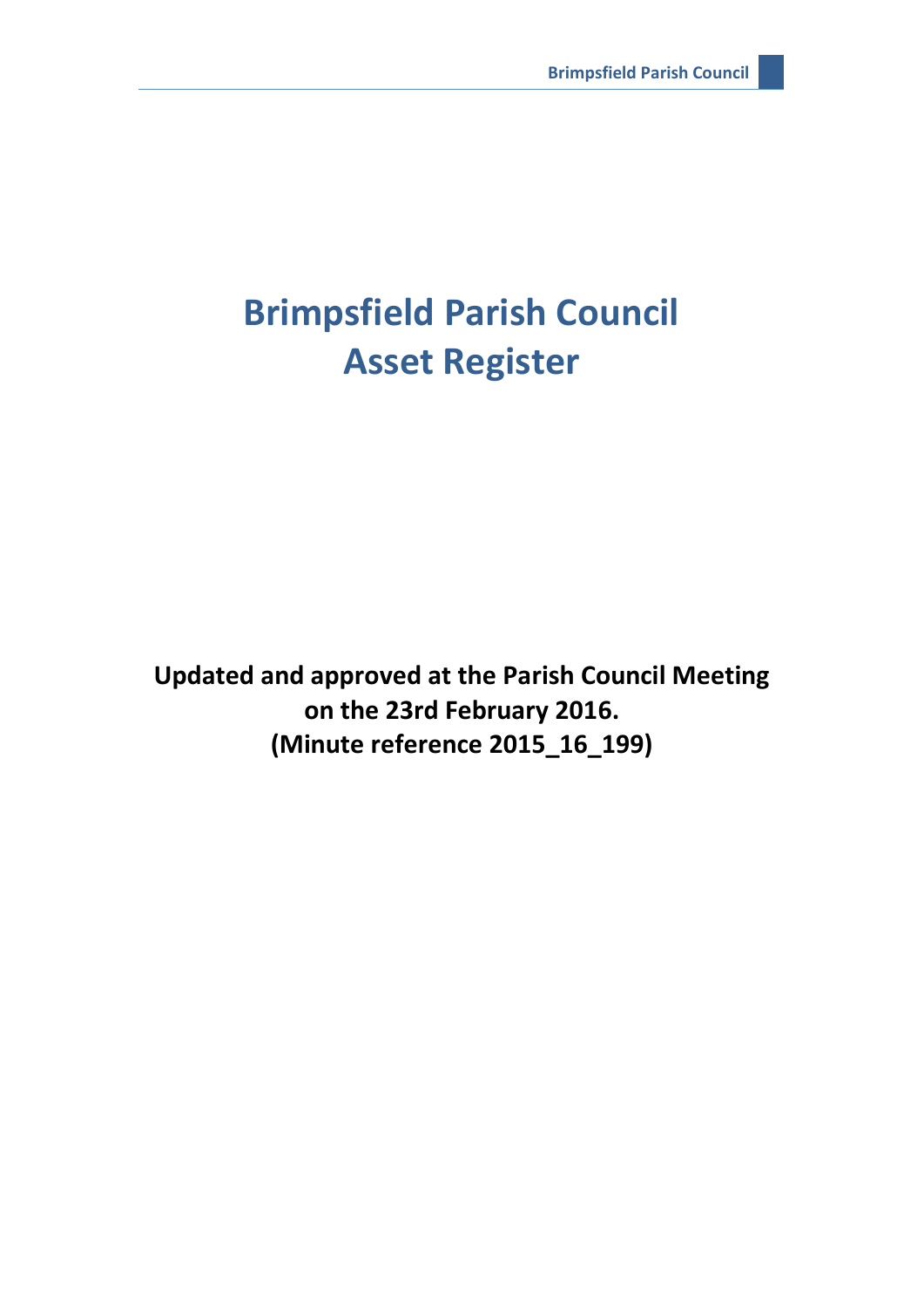COTSWOLD DRY STONE WALL – surrounding the War Memorial

Insured for the sum of £500.00 in 1991

Current sum insured is £799.67

The wall was completely renovated in early 1998 in conjunction with cleaning of the War Memorial.

Insured in 2007 for 953.03

Re-valued at £1,200 from June 2012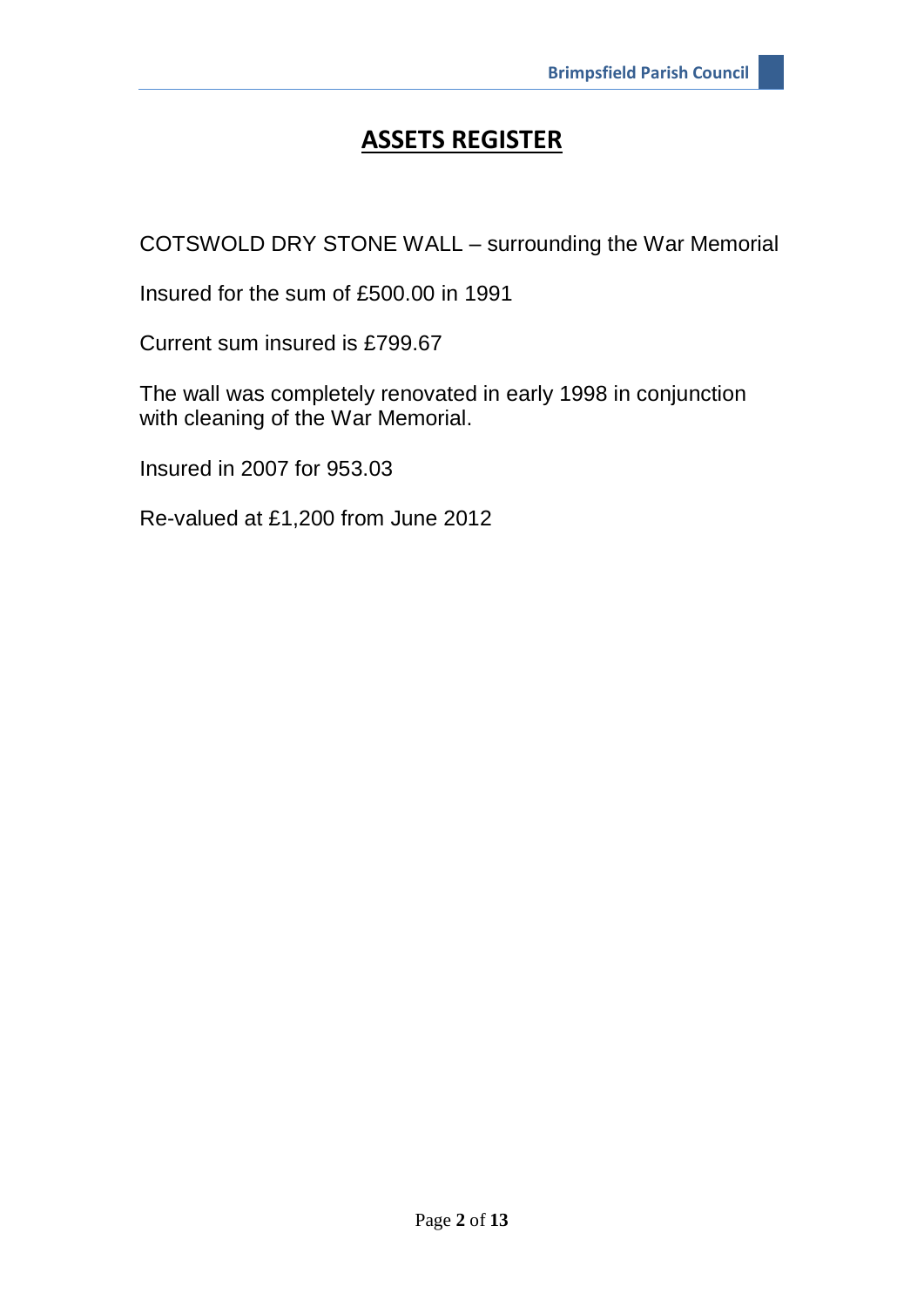#### BRIMPSFIELD NOTICE BOARD

First insured for £100.00 in 1991

This board blown down in gales in 1994 and a new one erected at a cost of £270.00 plus VAT. The sum of £68.00 from the Insurers and donations of £180.00 from parishioners received.

Board now insured for the sum of £348.84

Board renovated in 2002.

Insured in 2007 for £715.08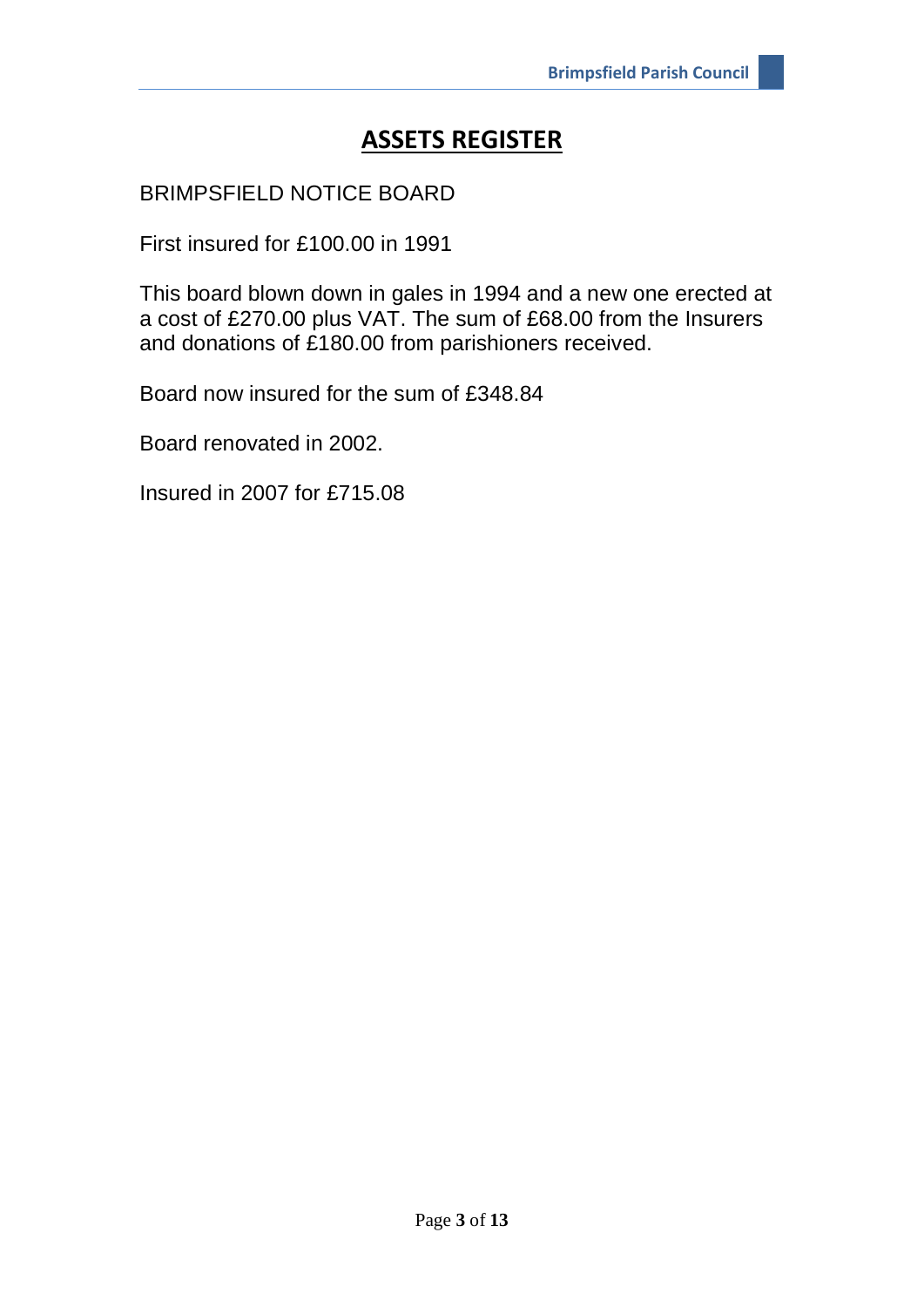#### CAUDLE GREEN NOTICE BOARD

First insured for the sum of £60.00 in 1991

A new board provided in 1997 at a cost for materials of £362.70 – the labour provided free by Mr Mike Moody. Local residents subscribed a sum of £192.70 towards the cost.

This board insured for the sum of £800.00.

Currently insured for £992.49.

Insured in 2007 for the same value as the Brimpsfield Board £715.08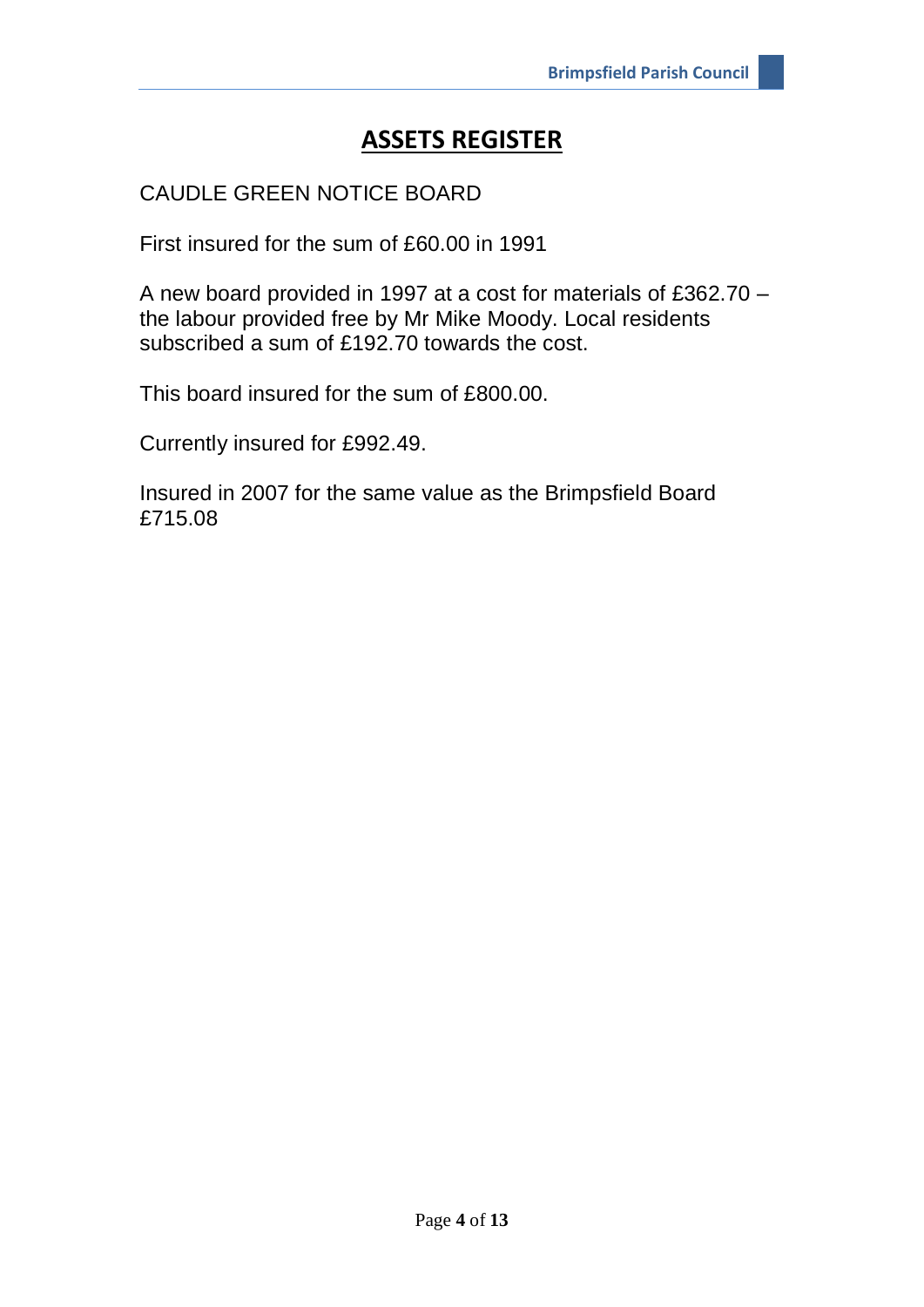PUBLIC SEAT, BRIMPSFIELD.

Donated by the Garden Society in 1994

Currently insured for the sum of £201.25.

Insured in 2007 for £239.84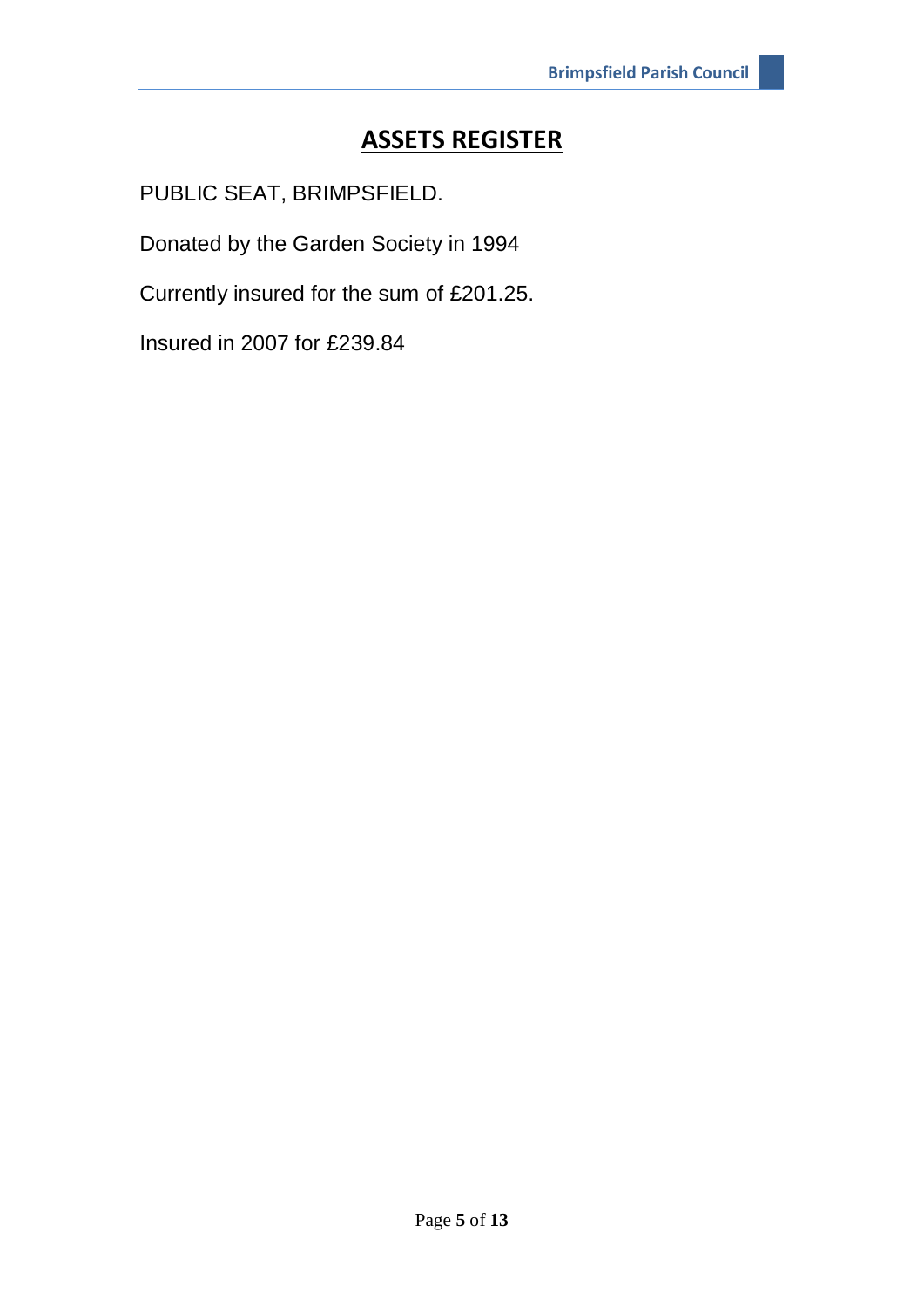WAR MEMORIAL, BRIMPSFIELD

Insured in 1991 for the sum of £1000.00.

Currently insured for £1599.34

Cleaned in 1981 – warned as to future cleaning – delicate stone.

More renovation in 1994 following complaints that the lettering could not be read.

Cleaned in 1998 for the sum of £445.00.

Valuation asked for in 2002. Received from Centreline, Architectural Sculpture of Painswick. 17 November 2003 – in the region of £15000 to £20000.

Cleaned in 2012

Cleaned in 2014

Insured in 2007 for £17,877.13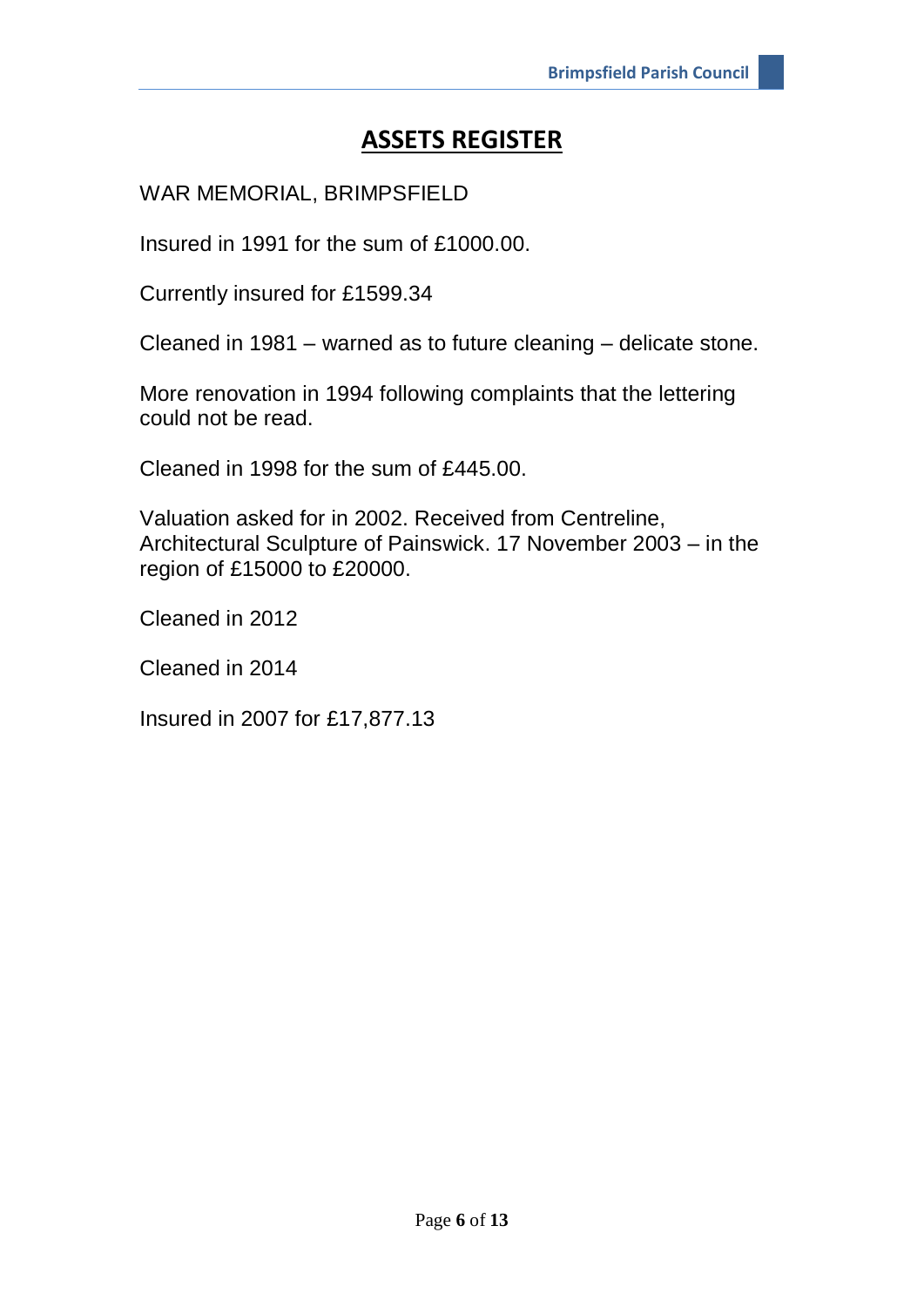LAND IN OWNERSHIP - Not Valued

1.8 acres Land at Brimpsfield Common (ex common land – CL72)

2.7 acres Land at Caudle Green (ex common land – CL114)

0.211 acres Land at Caudle Green (ex common land – CL 413)

Land at Brimpsfield Village Hall

Land at Caudle Green (see map 1)

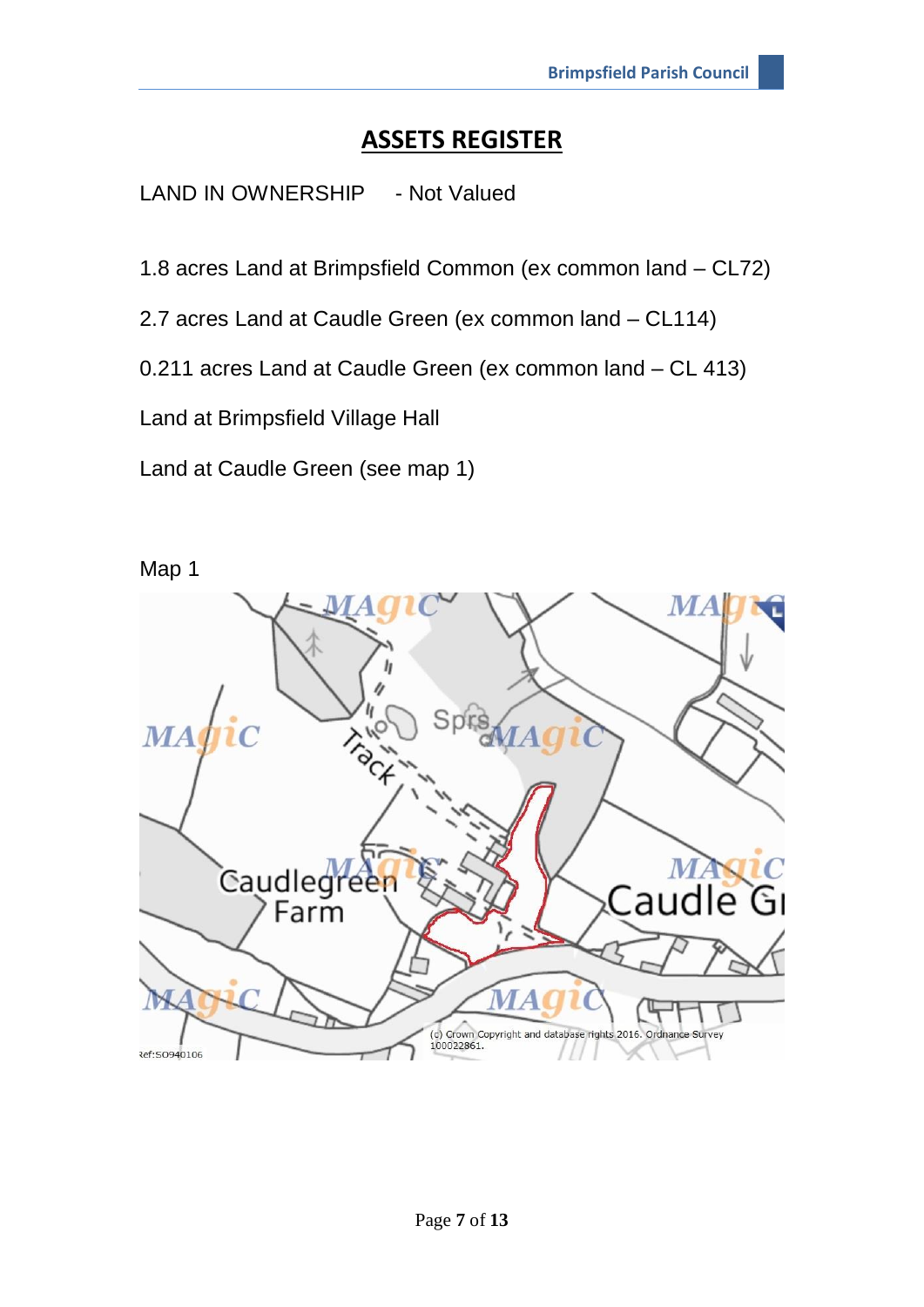CAST METAL SIGN ABOUT BRIMPSFIELD CASTLE

Purchased in 2006 for £123

Insured in 2007 for £300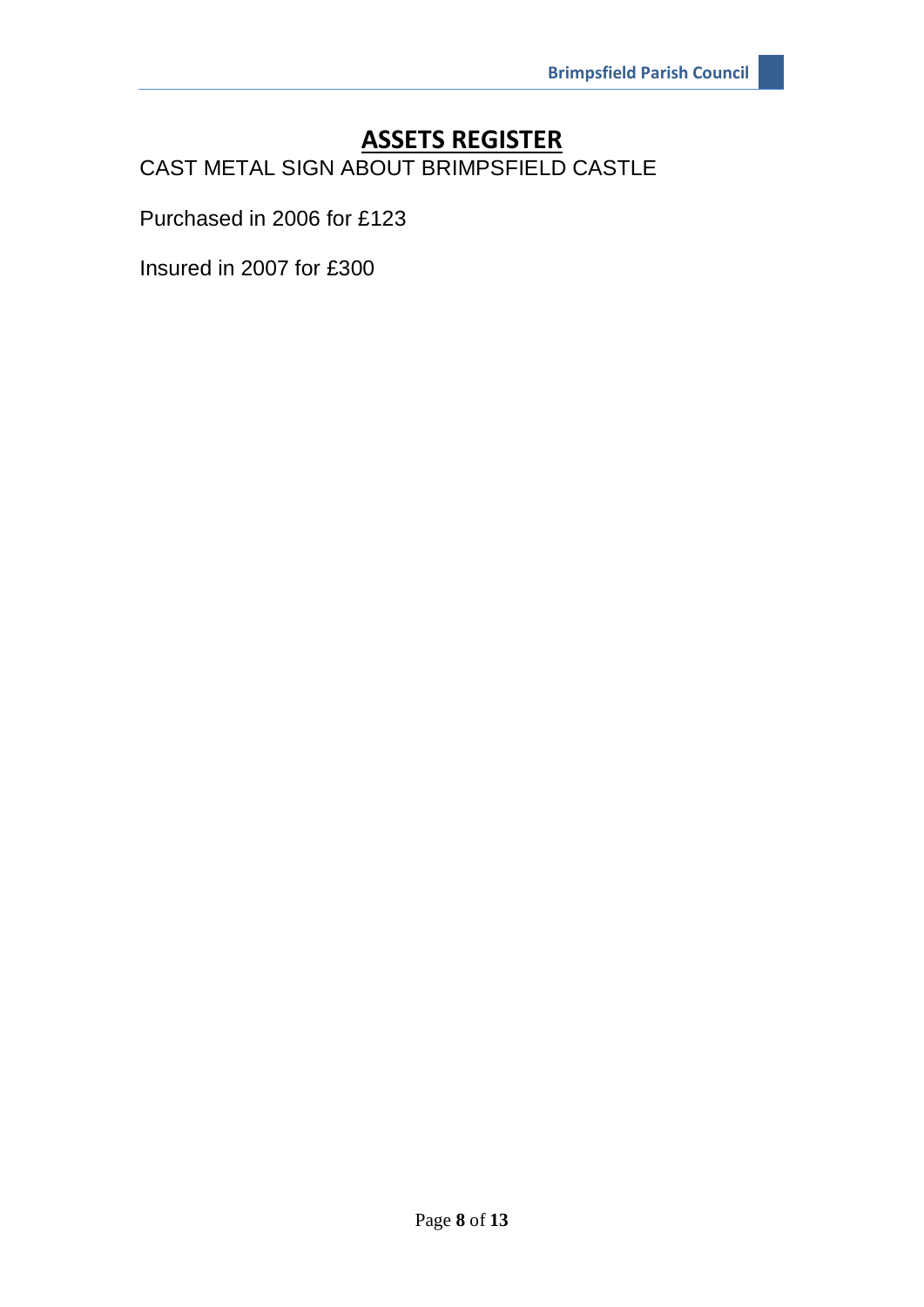CAST METAL PLAQUE OF BRIMPSFIELD WAR MEMORIAL NAMES

Purchased in 2006 for £294

Insured in 2007 for £150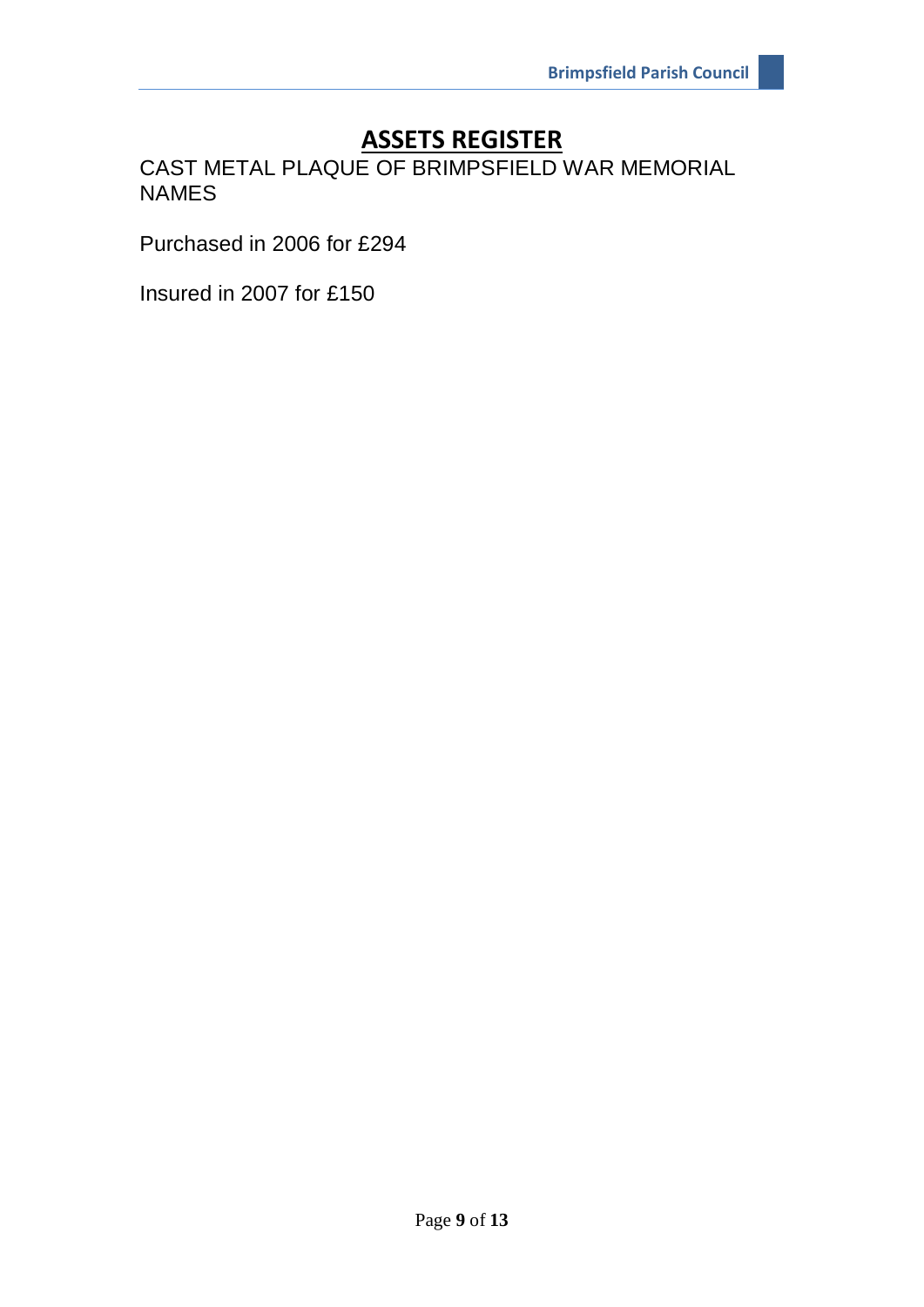Wrought Iron Church Sign

Insured in 2007 for £559.65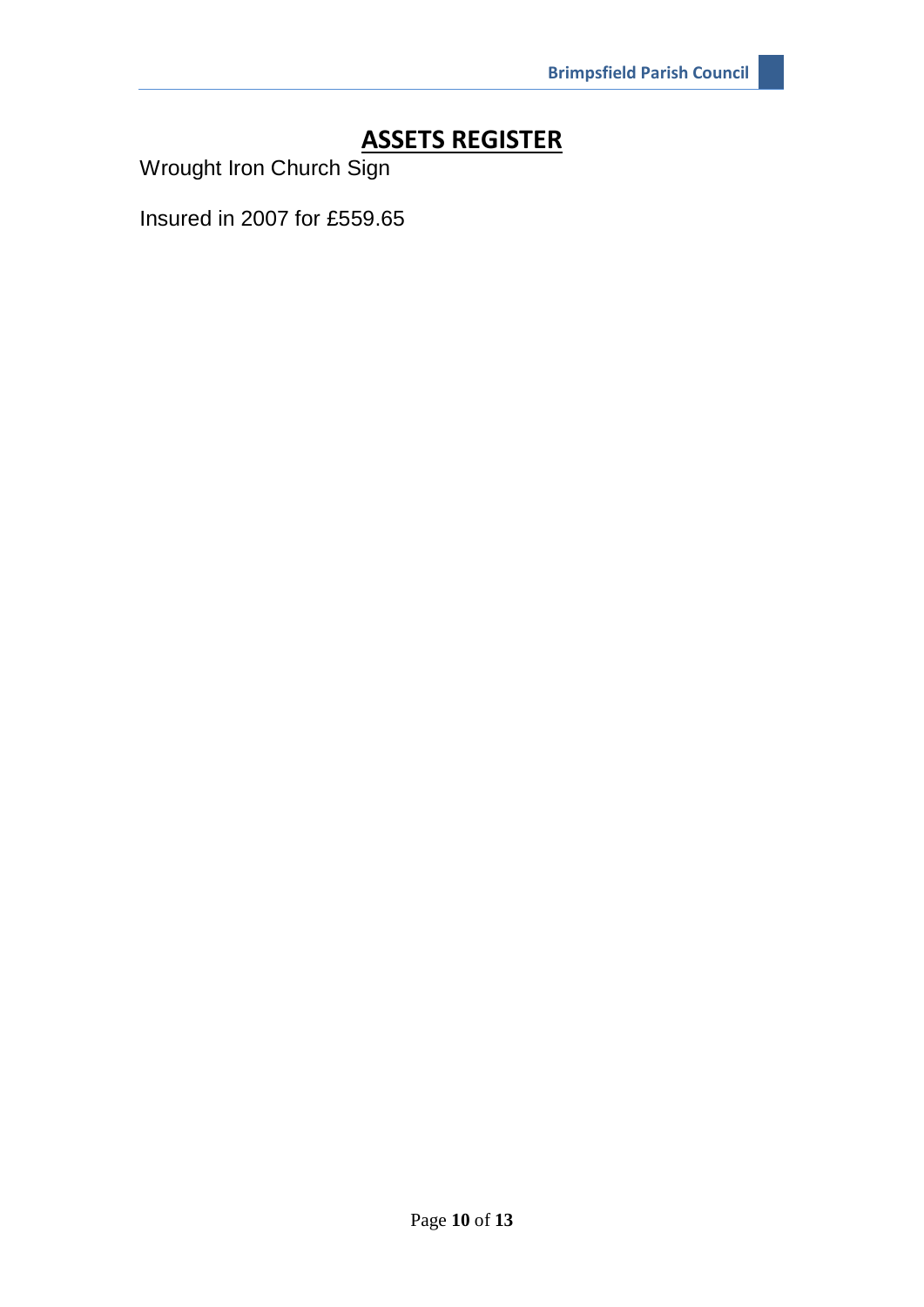Grit Bins x 6

Insured 2011 for £1,020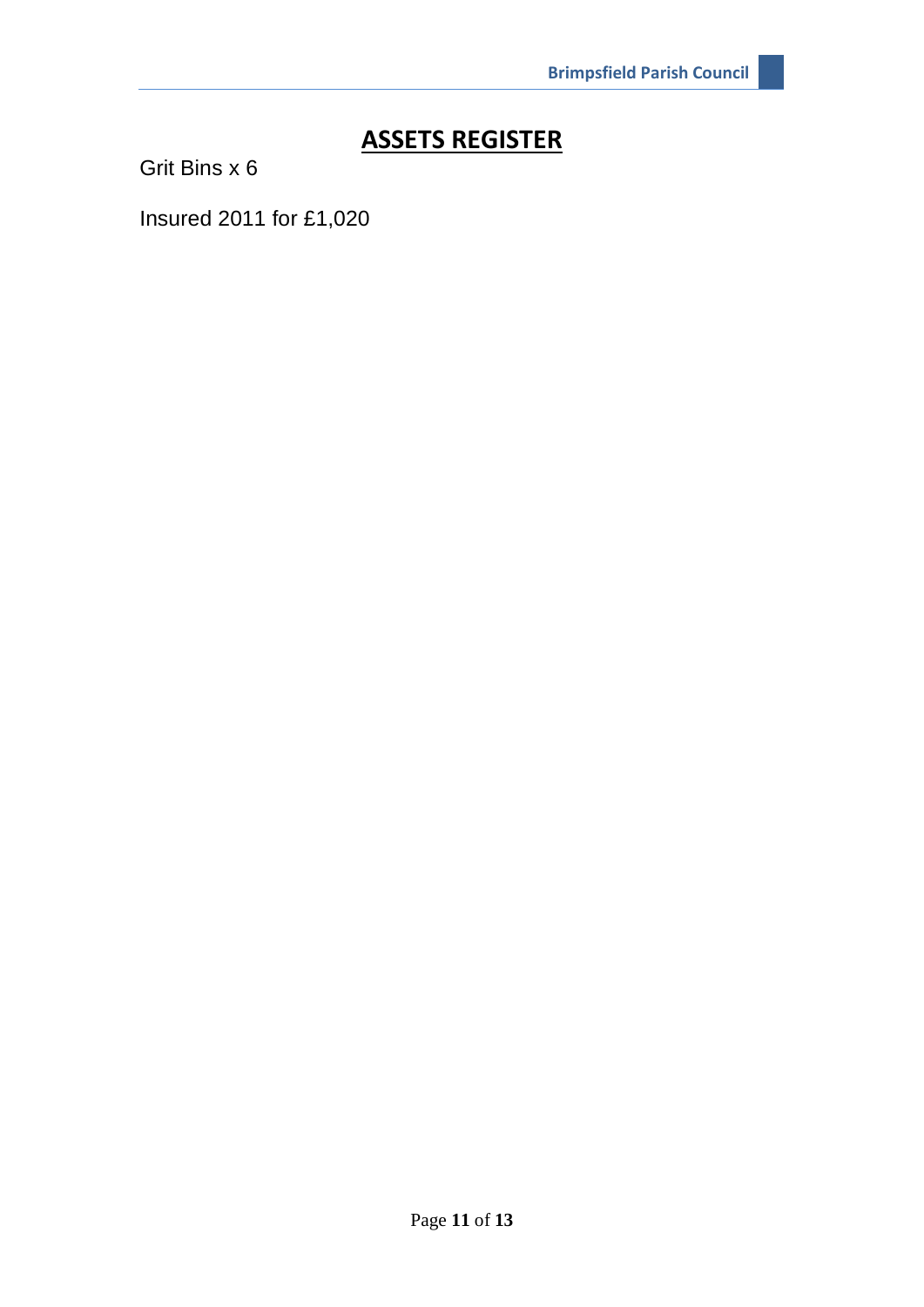Red Telephone Kiosks at Brimpsfield and Caudle Green

Brimpsfield Kiosk renovated immediately after acquisition

Caudle Green kiosk renovated 2014

Insured for £4,000 from June 2012